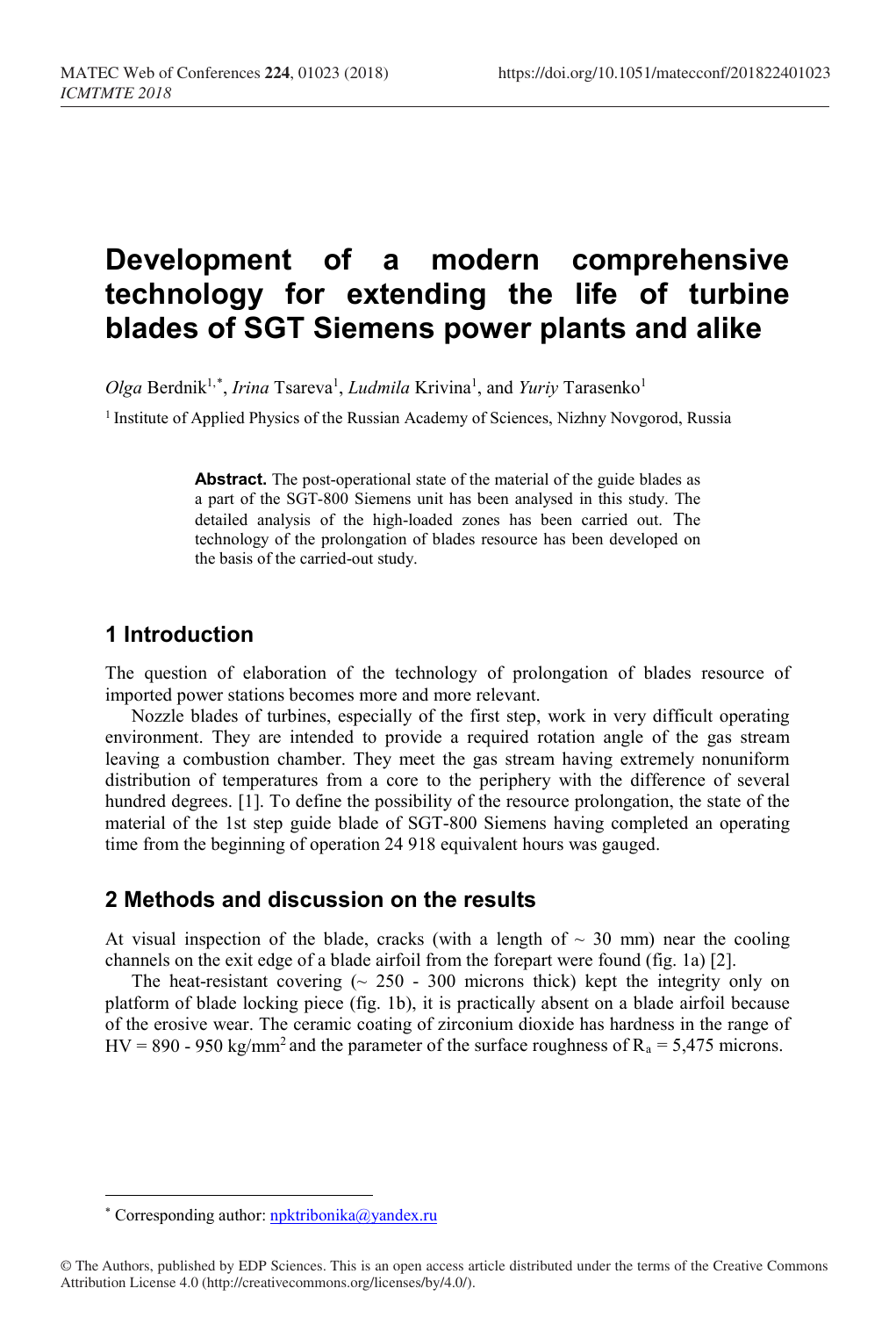

**Fig. 1.** Appearance after the operation of the guide blade of the 1st step: a – defects (cracks on the trailing edge);  $b$  - the remained covering on the blade locking piece,  $(x32)$ .

The chemical analysis of blades basic material was carried out by a non-destructive method on Niton XL2 Analyzer and by the destructive method on samples by the atomicadsorption method. Blades are made of the heat-resistant nickel alloy having the following element structure: Cr - 12,7%; Co-8,85%; Ta-4,45%; Ti-4,23%; W-3,65%; Al-3,2%; Mo-1,56%; Hf-1,0%; Fe-0,62%; V-0,3%; Nb-0,3%; Ni – basis metal. For carrying out researches a blade was cut on blanks. The X-ray crystal analysis established that the phase composition of the materials of a blade airfoil and a blade locking piece is identical and represents the combination of a γ-solid solution of nickel (with unit spacing of the crystalline lattice a =3,56 A $\degree$  for a blade airfoil and a =3,58 A $\degree$  for a blade locking piece) and an intermetallic phase  $\gamma$ -Ni<sub>3</sub>Me where "Me" generally designates alloying elements of the metals as a part of alloy forming γ-solid substitutional solution. On diffraction patterns the broadening of reflexes (111) and (200) Ni is observed; it is caused by a coherence of nickel lattices and the intermetallic phase. In material of a blade airfoil, the main orientation of grains of a nickel matrix is the crystallographic direction (200) which is shown as a result of a directional crystallization in the production of blades. Mechanical tensile tests of samples (cut out from blade locking piece and from a blade airfoil) were carried out at indoor temperature and at a temperature of 850  $\degree$ C by Tinius Olsen H100KU. Only cutting of flat micro-samples (1,5 mm thick) for carrying out physical tests was possible to make from this blade because of the composite curved profile of the blade, small thickness of walls (from 1,2 to 3 mm) and existence of a large number of the cooling openings (388 pieces). The first table shows that results of the tests of the samples, cut out from a blade locking piece, at indoor temperature and 850 °C correspond to data for this alloy.

The sample which was cut out from a blade airfoil near the cooling openings from the forepart and the sample which was cut out from a zone near the cooling openings from the back side have decreased values of strength and plastic characteristics.

Method of relaxational tests was used for the definition of a yield point  $(6<sub>r</sub>)$  and a micro-plastic limit  $(6<sub>0</sub>)$  of a zone material that is as close as possible to the cooling channels.

Similar tests on the samples that were cut out from a blade locking piece were carried out for comparison. The received results are presented in the table 2.

The analysis of the obtained data showed that near the cooling channels there is a decrease in mechanical characteristics of material observed: a micro-plastic limit - by 1,7 time, a yield point - by 1,3 times in comparison with the material of a blade locking piece. The greatest degradation of alloy is expressed in this zone.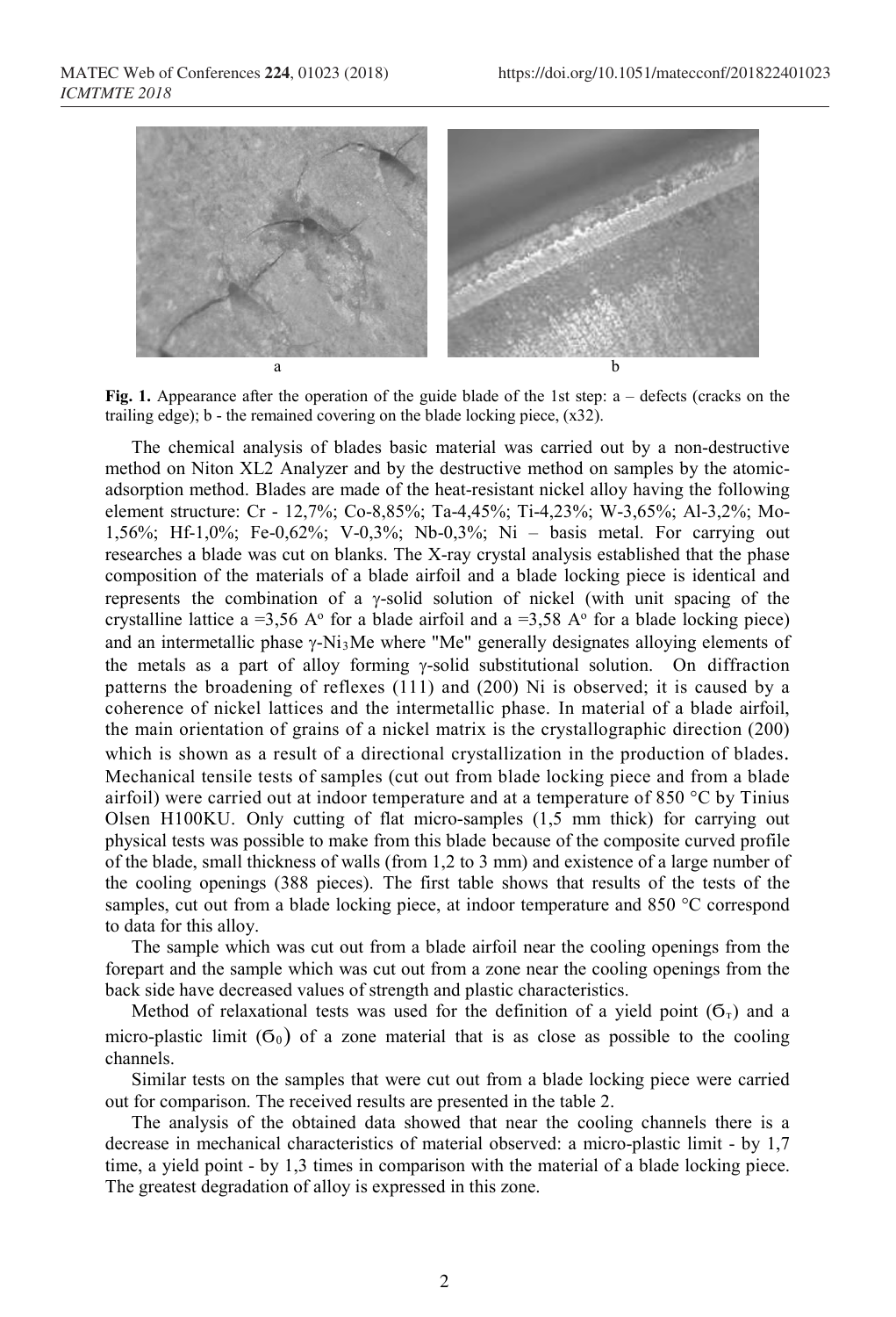| <b>Place of cutting</b>    |                                            | T of tests,<br>$\mathbf{C}$<br>20 | <b>Yield point</b><br>$\sigma_{0,2}$<br>MPa<br>>800 | <b>Ultimate</b><br>strength<br>$\sigma$ в, МРа<br>>900 | Unit elongation<br>$\delta$ , %<br>$\geq 4.0$ |
|----------------------------|--------------------------------------------|-----------------------------------|-----------------------------------------------------|--------------------------------------------------------|-----------------------------------------------|
| <b>Blade</b><br>airfoil    | trailing edge of a<br>blade, the forepart  |                                   | 555                                                 | 790                                                    | 4,2                                           |
|                            | trailing edge of a<br>blade, the back side |                                   | 750                                                 | 813                                                    | 3,0                                           |
|                            | leading edge of a<br>blade                 | 20                                | 800                                                 | 908                                                    | 4,5                                           |
| <b>Blade locking piece</b> |                                            |                                   | 860                                                 | 930                                                    | 5,5                                           |
|                            |                                            |                                   | 840                                                 | 922                                                    | 7,0                                           |
|                            |                                            |                                   | 850                                                 | 930                                                    | 4,6                                           |
|                            |                                            |                                   | 870                                                 | 959                                                    | 6,0                                           |
| <b>Blade airfoil</b>       |                                            | 850                               | 570                                                 | 770                                                    | 23                                            |
|                            |                                            |                                   | 520                                                 | 750                                                    | 19                                            |
| <b>Blade locking piece</b> |                                            |                                   | 680                                                 | 845                                                    | 26                                            |

**Table 1.** The mechanical characteristics of material different zones of blades.

| <b>Table 2.</b> The mechanical characteristics of material received by the method of relaxational tests. |  |
|----------------------------------------------------------------------------------------------------------|--|
|----------------------------------------------------------------------------------------------------------|--|

| Place of<br>cutting | $N_2$ | Micro-plastic limit $\sigma_0$ , MPa |     | Yield Point $\sigma$ <sub>T</sub> , MPa |     |
|---------------------|-------|--------------------------------------|-----|-----------------------------------------|-----|
| Blade<br>locking    |       | 570                                  | 565 | 890                                     | 871 |
|                     |       | 575                                  |     | 855                                     |     |
| piece               |       | 550                                  |     | 870                                     |     |
|                     |       | 300                                  | 326 | 660                                     | 663 |
| Blade<br>airfoil    |       | 320                                  |     | 680                                     |     |
|                     |       | 360                                  |     | 650                                     |     |

Optical microscopes "Neophot 32", "Mikrokon" and a scanning microscope "TESCAN VEGA II" were used for the analysis of the macrostructure of the material. Macrostructural researches were conducted after grinding and etching by the Marble's etchant. On a surface of a blade airfoil part the diffusion layer by thickness of  $\sim 250$  microns is found. The surface layer consists of an underlayer ( $\sim$  30 - 35 microns thickness) and a diffusion layer  $\approx$  175 - 200 microns thickness). The interface between an original material and a diffusion layer is legible, free of defects and stratifications. The adhesion strength on the interface between an original material and a diffusion layer was estimated by the method of microindentation on a microhardness tester PMT-3 at loading 2 N on the indentor. Cracks, cleavages, layer separations and distortion of a print shape were not revealed in the indentation zone. Results of micro-hardness measurements from indentation depth, which were carried out on the surface of a blade airfoil (diffusion layer) and on the metallographic section (original material), are given in fig.2. It is shown that the microhardness of the original material (curve 1) does not depend on the indentation depth, its average value is 410 kg/mm2 . On the curve showing the microhardness for the working surface of a blade airfoil there is a section of decrease indicating existence of a layer of loss of strength up to 1,7 microns in depth. The microhardness of a diffusion layer (curve 2) is  $\sim$  1.5 times greater than the microhardness of an original material. It is caused by oxidation and loosening of the surface layer.

Vickers hardness tests at load of 10 N (taken by an ultrasonic hardness tester MET-U1) showed values of hardness of the basic material of a blade airfoil and a blade locking piece:  $\text{HV}^{\text{airfoil}} = 416 \text{ kg/mm}^2$ ,  $\text{HV}^{\text{locking piece}} = 403 \text{ kg/mm}^2$ .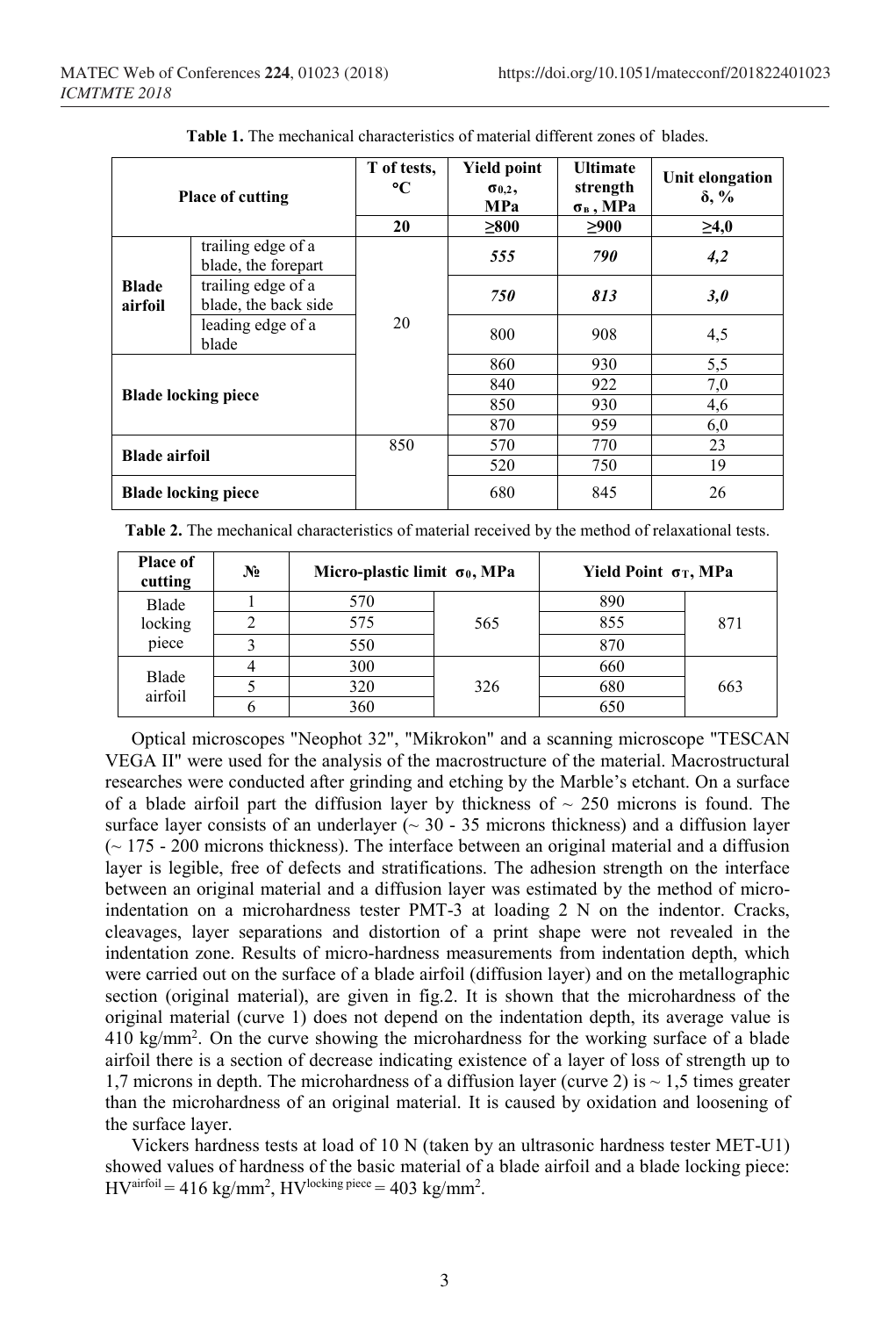

**Fig. 2.** Dependence of microhardness on the depth of indentation: 1 – basic material; 2 – diffusion layer

Detailed researches of a microstructure in its different zones were conducted to identify the reasons for the inhomogeneity of mechanical characteristics of the material of a blade. In general, material of blades has regular structure (fig. 3). For the analysis of the microstructure were chosen: a zone on the forepart of a blade airfoil; a zone near the cooling channels (material with the decreased value of mechanical indexes); a zone on the back side of a blade airfoil and a blade locking piece. The photo of the microstructure shows that the material on a blade body is not homogeneous, in the closest zones to the cooling channels precipitation of a carbide phase in the form of a grid are observed on the borders of grains. It leads to embrittlement of the material in these zones (fig. 3 e, f). The alloy microstructure is coarse-grained and grains have extended sinuous borders. Average grain size is in limits of 500 - 1000 microns. Cracks on grains borders have not been revealed. In the material of the samples, which were cut out from zones near the cooling channels, the carbide phase was allocated on borders of grains in the form of large conglomerates, mainly on three grains boundary junction.

The stretched extended carbides were revealed also along borders of grains, thickness of a carbide grid changes from 0,5 to 2,0 microns (fig. 3e). In other zones of a blade carbide precipitations are isolated incidents and have the size of nearly 5 microns. The structure of material is strengthened by the intermetallic phase the size of which is from 0,45 to 2,0 microns. The separate flocculated prolate particles (up to 3,0 - 3,5 microns) are seen. In the structure, there are also precipitations of a secondary highly dispersed phase, uniformly distributed on grains bodies, with particle size  $\sim 0.01$  microns. Volume concentration of an intermetallic phase makes nearly 40%. The average size of the  $\gamma$ - phase for material of a blade airfoil is in limits of 1,7 microns, for material of a blade locking piece of 1,5 microns that according to the literature data [3] corresponds to standard parameters of an intermetallic phase.

Using the Good Phase software, the analysis of morphological characteristics of the intermetallic phase structure was carried out. About 10 fields of visual fields (in the sum of 8000 particles) material of blade locking piece and blade airfoil were investigated. (table 3) [4].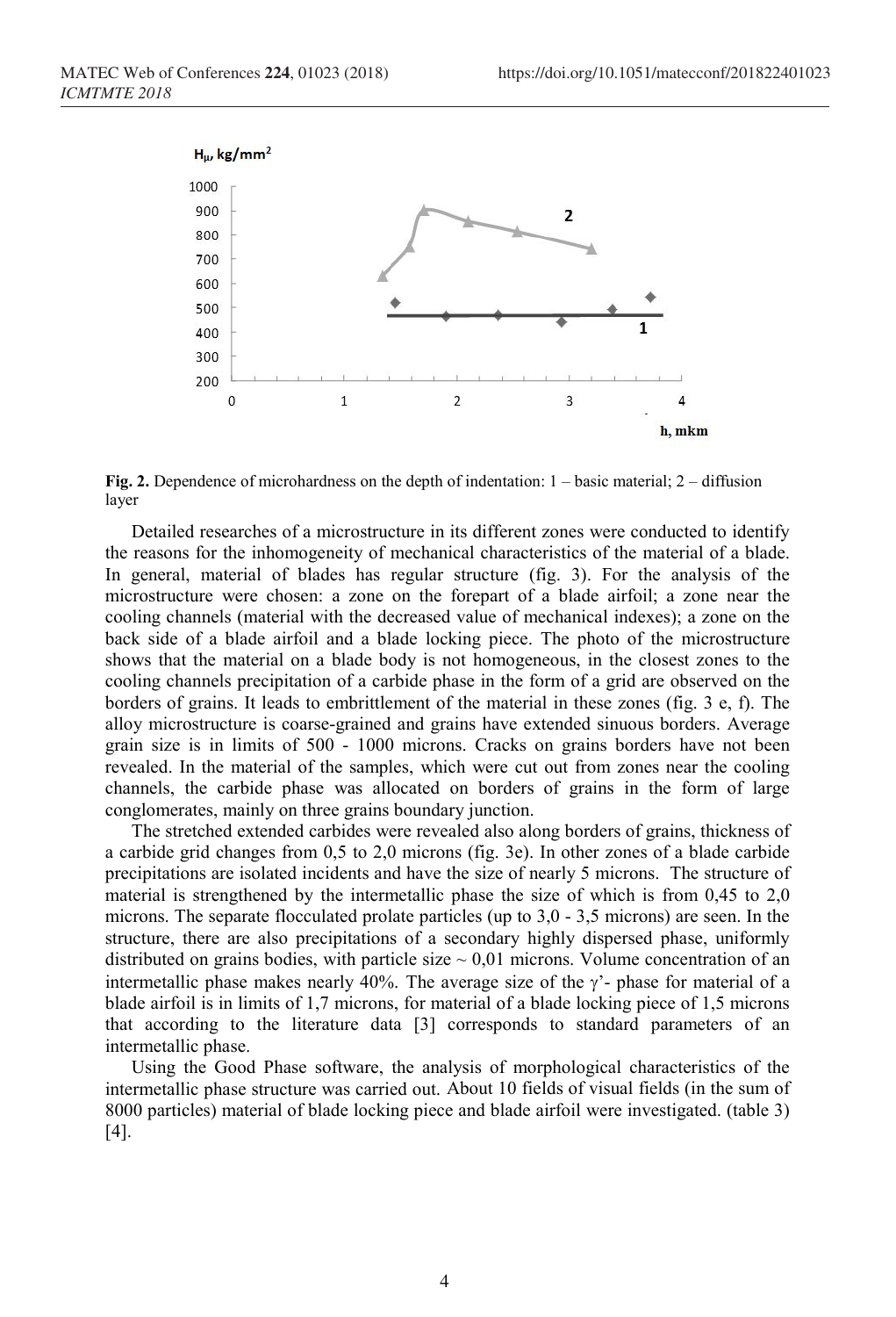| Characteristics of the intermetallic phase         | <b>Blade locking piece</b> | <b>Blade airfoil</b> |  |
|----------------------------------------------------|----------------------------|----------------------|--|
| Volume concentration of the intermetallic phase, % | 41                         | 48                   |  |
| Concentration of the intermetallic phase, $cm-2$   | $43 \cdot 10^{6}$          | $36.10^{6}$          |  |
| Average maximal size, micron                       | 1,58                       |                      |  |
| Average equivalent size, micron                    | 1,09                       | 1.32                 |  |
| Average parameter of anisotropy of particle size   | 0.69                       | 0.67                 |  |
| Average factor of particle forms                   | 0.75                       | 0,71                 |  |
| Average distance between particles, micron         | 1,41                       | 1,63                 |  |
| Average perimeter of particles, micron             | 5,18                       | 6.44                 |  |
| Average area of particles, micron <sup>2</sup>     | 1.08                       |                      |  |

**Table 3**. Average values of the intermetallic phase parameters of particles.



**Fig. 3.** Blade material microstructure: a– a forepart of a blade airfoil; b – a back side of a blade airfoil;  $c - a$  blade locking piece; d, e – a blade airfoil near cooling channels; f – the middle of a forepart of blade airfoil